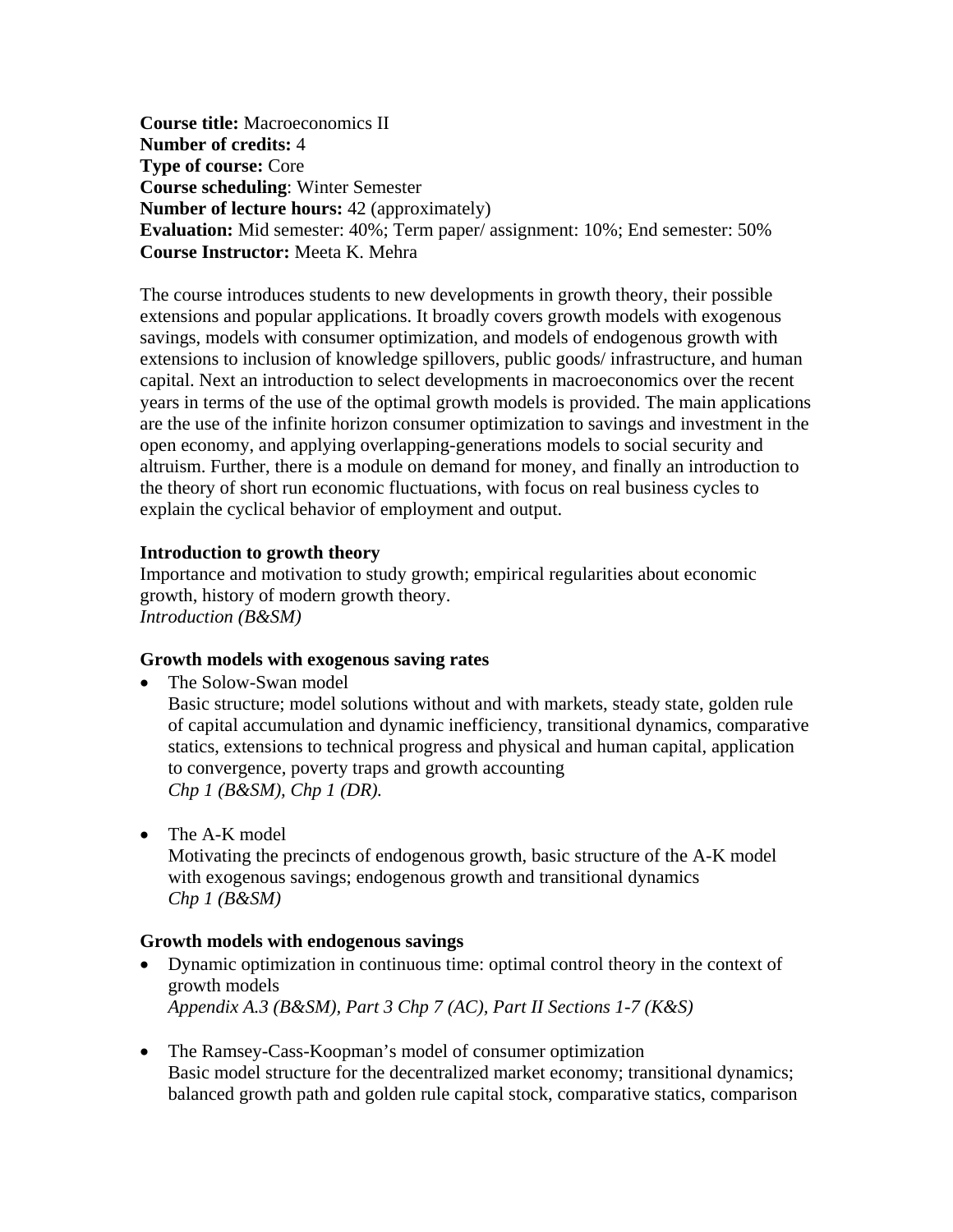with social planner's solution; extension to include government purchases and open economy context.

*Chps 2 & 3 (B&SM), Chp 2 Part 1 (DR), Chp 2 Sections 2.1-2.2 (B&F).* 

• The Diamond's overlapping generations model Model setup, dynamics of the decentralized economy, balanced growth path, possibility of dynamic inefficiency of the market economy, extending the model to include government and characterizing the command optimum. *Chp 2 Part B (DR), Chp 3 Section 3.1 (B&F), Appendix 3.8 Chp 3 (B&SM), Chp 6 Section 6.3 (MW).* 

### **Models of endogenous growth**

- The A-K model (with endogenous savings) Model structure; market equilibrium; transitional dynamics.
- The learning-by-doing and knowledge spillovers model Motivating the role of learning-by-investing and knowledge spillovers; characterizing the balanced growth path and the transitional dynamics; Pareto non-optimality and policy implications.
- Model of public good/ infrastructure and endogenous growth.
- Models with human-capital (one-sector and two-sector models) Basic one sector model with both physical and human capital; models with two sectors of production (with differing technologies for production and education); the Uzawa-Lucas model; steady state analysis; transitional dynamics. *Chp 4-5 (B&SM), Chp 3 (MW).*

## **Investment and Saving in the Open Economy**

Application of the basic Ramsey model to investment and savings in the open economy; q-theory of investment; characterizing the steady state and the dynamics with respect to behavior of consumption, investment, capital stock, and current account balance; effect of productivity shocks to the current account.

*Chp 2 Section 2.4 (B&F), Chp 2, Section 2.7 (MW)* 

# **Altruism, Social Security and Capital Accumulation**

Application of Diamond's market economy model to incorporate altruism; application to social security (fully funded schemes versus pay-as-you go systems) and implications for capital accumulation.

*Chp 3 Sections 3.1 and 3.2 (B&F), Chp 6 Section 6.3 (MW)* 

## **Demand for Money**

The overlapping generations model without and with money; cash-in-advance model of demand for money; money in the utility function (Sidrauski model); money as an intermediate good (Ljungqvist and Sargent model).